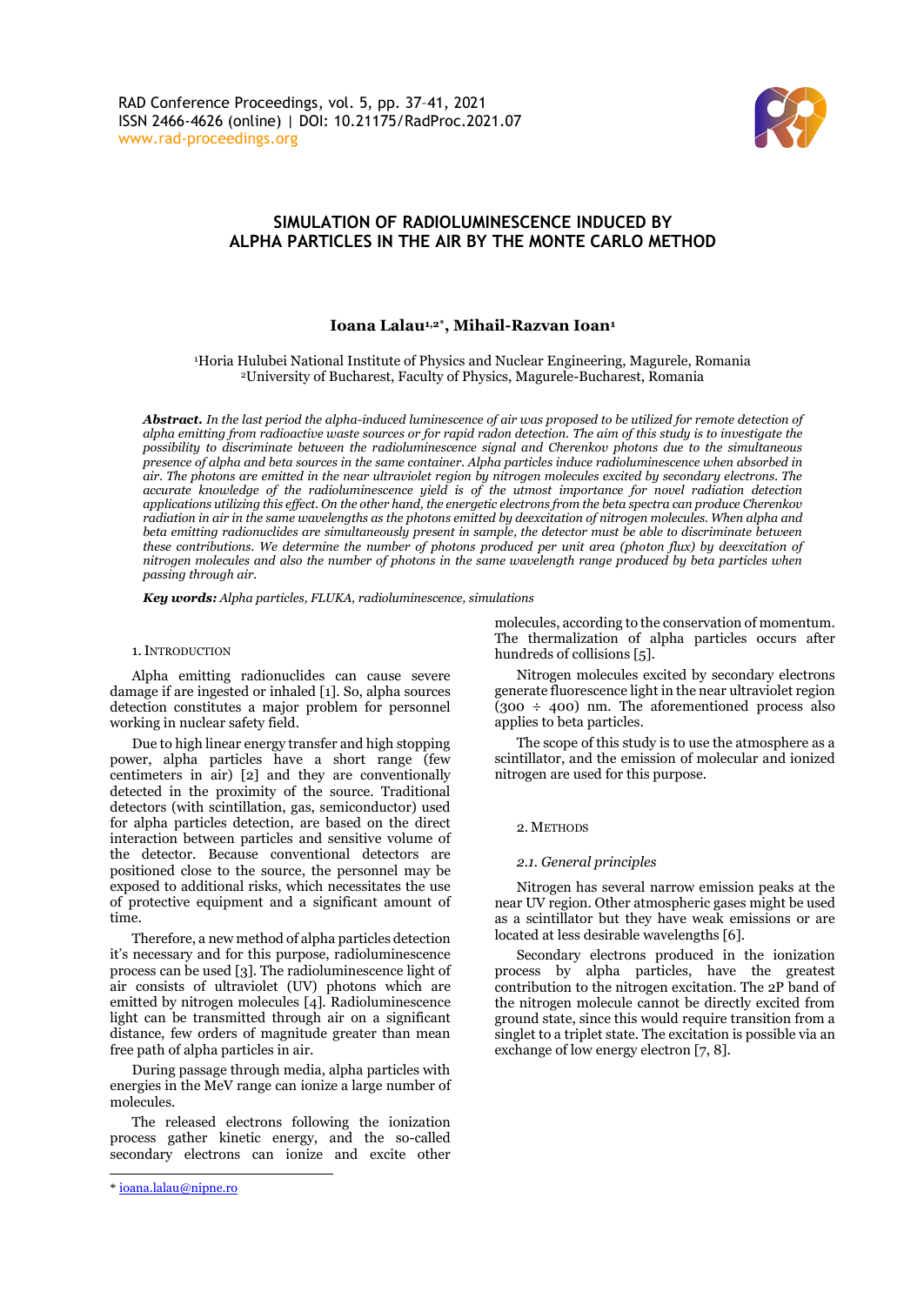

Figure 1. Selected energy levels of  $N_2$  molecule illustrated with Morse potential plots, using molecular constants from Lofthus and Krupenie [9]



Figure 2. Radioluminescence emission spectrum of air excited by Am-241 alpha particles [10]

$$
e_s^-(\uparrow) + N_2(X^1\Sigma_g^+) \to N_2^*(C^3\Pi_u) + e_t^-(\downarrow)
$$
 (1)

The secondary electron excites the nitrogen molecule in the ground state, so the molecule is in an excited state and the electron is thermalized. This is the main excitation path for neutral nitrogen molecule [11].

Also, it's possible that some of the excitation arises from the recombination of ionized molecule [8]

$$
e_s^- + N_2^+(X^2 \Sigma_g^+) \to N_2^*(C^3 \Pi_u)
$$
\n(2)

The once ionized molecule emits light in the 1N system. The excitation takes place at the same time with the ionization.

$$
e_s^- + N_2(X^1 \Sigma_g^+) \to N_2^{**} (B^2 \Sigma_u^+) + e_t^- + e_s^-
$$
 (3)

The effectiveness of secondary electron excitation is strongly reliant on their energy. The maximum effective excitation of the 2P band system is found with 14-15 eV electrons [12-16].

The goal of this work is to model the photon fluence produced by alpha particles in air at a significant distance from the source.

Monte Carlo techniques are now very useful for modelling problems with significant uncertainty, and their applications are quite diverse, including physical sciences, engineering, computational biology, and so on.

They are a subset of computational processes that use the method of repetitive random sampling in order to make numerical approximations of unknown parameters and permit the modelling of complex circumstances where many random variables are involved while evaluating the impact of risk.

### *2.2. FLUKA Code*

FLUKA is a Monte Carlo code, first developed at CERN used for calculation of particle transport with matter, with a wide range of applications including shielding, activation, dosimetry, radiotherapy, and so on. It can simulate with high precision the interaction and propagation in matter of roughly 60 different particles, including photons and electrons with energies from 1 keV up to thousands of TeV, neutrons down to thermal energies and heavy ions. Another advantage of FLUKA is that it can handle even very complex geometries [17, 18].

The code's input comprises of several cards, each belonging to a distinct category. Each card has one keyword (the name of the command), six floating point values called WHATs and one character string called SDUM [17, 18].

FLUKA is able to produce and propagate optical photons of Cherenkov, scintillation and transition radiation light. Light generation is disabled by default and must be activated and completely controlled by the user via data cards and user routines.

In this paper, it has been estimated the photon fluence induced by charged particle in air. In order to perform the simulation, we considered a volume of air of 2.5 x 2.5 x 2.5 m^3 in which the alpha and beta particles have been generated. In the simulation we have considered two processes: the production in air of Cherenkov and Scintillation light (Radioluminescence). Because the code does not perform any physics checks on the light yield and material properties, we defined the optical properties of air: the refraction index as a function of wave-length (or frequency or energy), the reflection coefficient, and so on, as well as the relative intensities of the peaks from the literature.

Optical photons are treated according to the laws of geometrical optics. From the physics point of view, optical photons have a certain energy (sampled according to the generation parameters given) and carry along their polarisation information. Cherenkov photons are produced with their expected polarisation, while scintillation photons are assumed to be unpolarised. At each reflection or refraction, polarisation is modified according to optics laws derived from Maxwell equations. Optical photons can be quenched or elastically scattered (Rayleigh scattering) so we defined also an absorption coefficient and a diffusion coefficient for air.

The air used is the default air implemented in FLUKA.

The FLUKA simulations were performed with 5 x 103 alpha particles histories and 1 x 104 beta particles histories.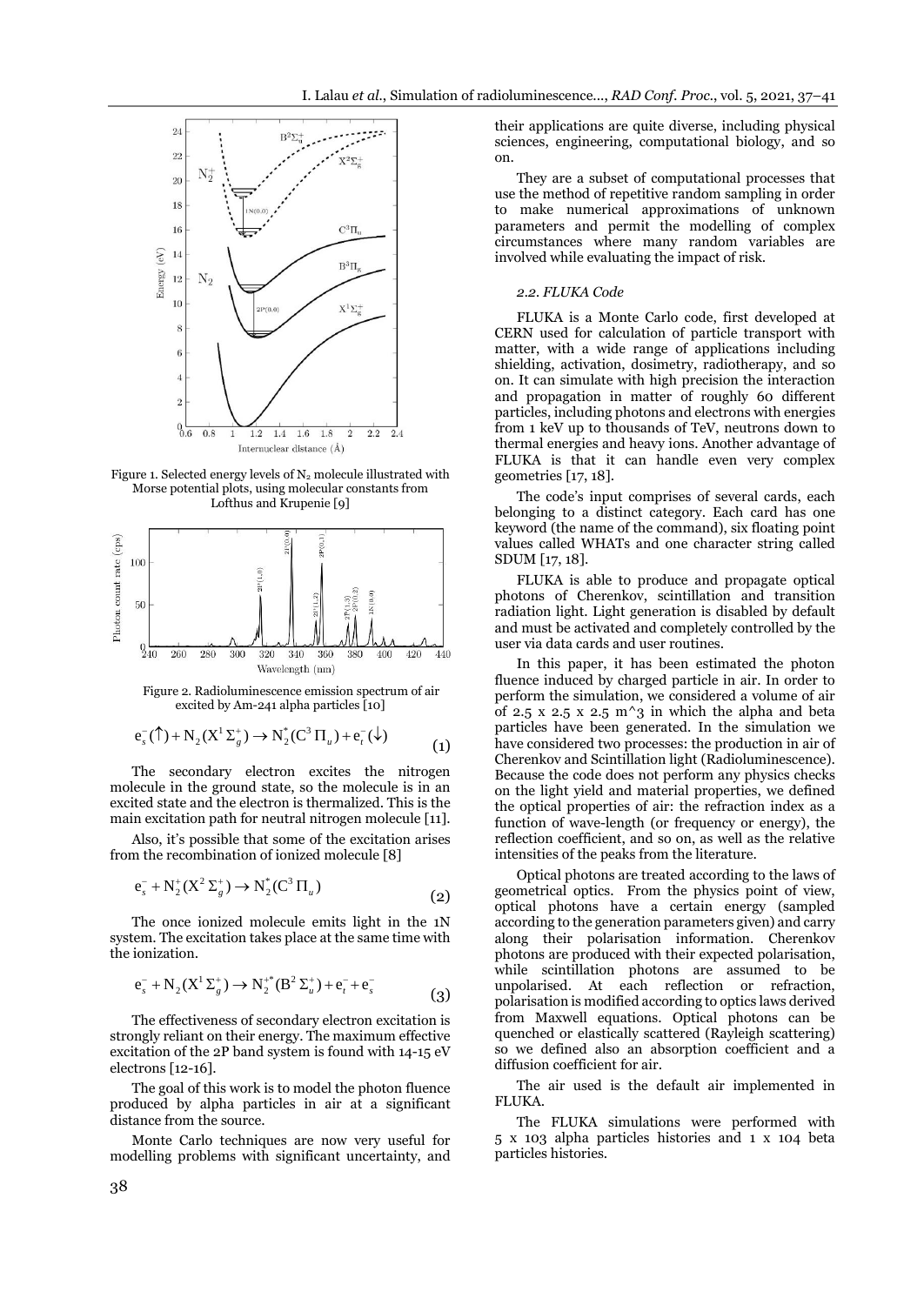We utilized the FLuka Advanced InteRface (FLAIR), which is a useful graphical user interface for running FLUKA, for all the simulations reported later in this work [19].

#### *2.3. EXPACS*

EXPACS stands for "EXcel-based Program for calculating Atmospheric Cosmic-ray Spectrum". It can instantaneously calculate terrestrial cosmic ray fluxes of neutrons, protons, ions with charge up to 28 (Ni), muons, electrons, positrons, and photons nearly anytime and anywhere in the Earth's atmosphere [20-22].

EXPACS was used in this paper to calculate terrestrial cosmic ray fluxes of electrons and positrons at IFIN-HH (Magurele, Romania). To estimate the fluxes, we specified the input parameters like: geographic coordinates, altitude, W-index that expresses the solar activity, time, surrounding environment and input local effect parameter.

### 3. RESULTS AND DISCUSSION

Simulations of alpha incident particles with a 5 MeV energy have been carried out using the FLUKA code. The statistical errors of the results in all simulations were found in the range of 1-3%. The fluence of photons produced by alpha in the air as a function of wavelength was scored at various distances from the source. For the purpose of this study, which is to investigate the feasibility of radioluminescence process for remote detection of alpha particles, we chose the distance of 2.5 meters from the source to reduce the risk of exposure of the personnel to other types of radiation present in the investigated area. At the specified distance we can observe in Figure 3 that a single alpha particle with a 5 MeV energy produces 800 photons/cm<sup>2</sup> with a wavelength of 337 nm.



Figure 3. Simulated radioluminescence emission spectrum of air excited by alpha particles

Depending on the background contribution, one has to choose the proper distance for which the contribution of radioluminescence it's significant for the detection of alpha sources.

The decrease of the photon fluence with the distance it's highlighted in Figure 4 by the photon density plot.





Figure 5. Electron and positron cosmic ray flux estimated by EXPACS

Although theoretically desirable, there are also considerable difficulties with using the radioluminescence approach. The main issue that needs to be overcome is separating alpha-induced air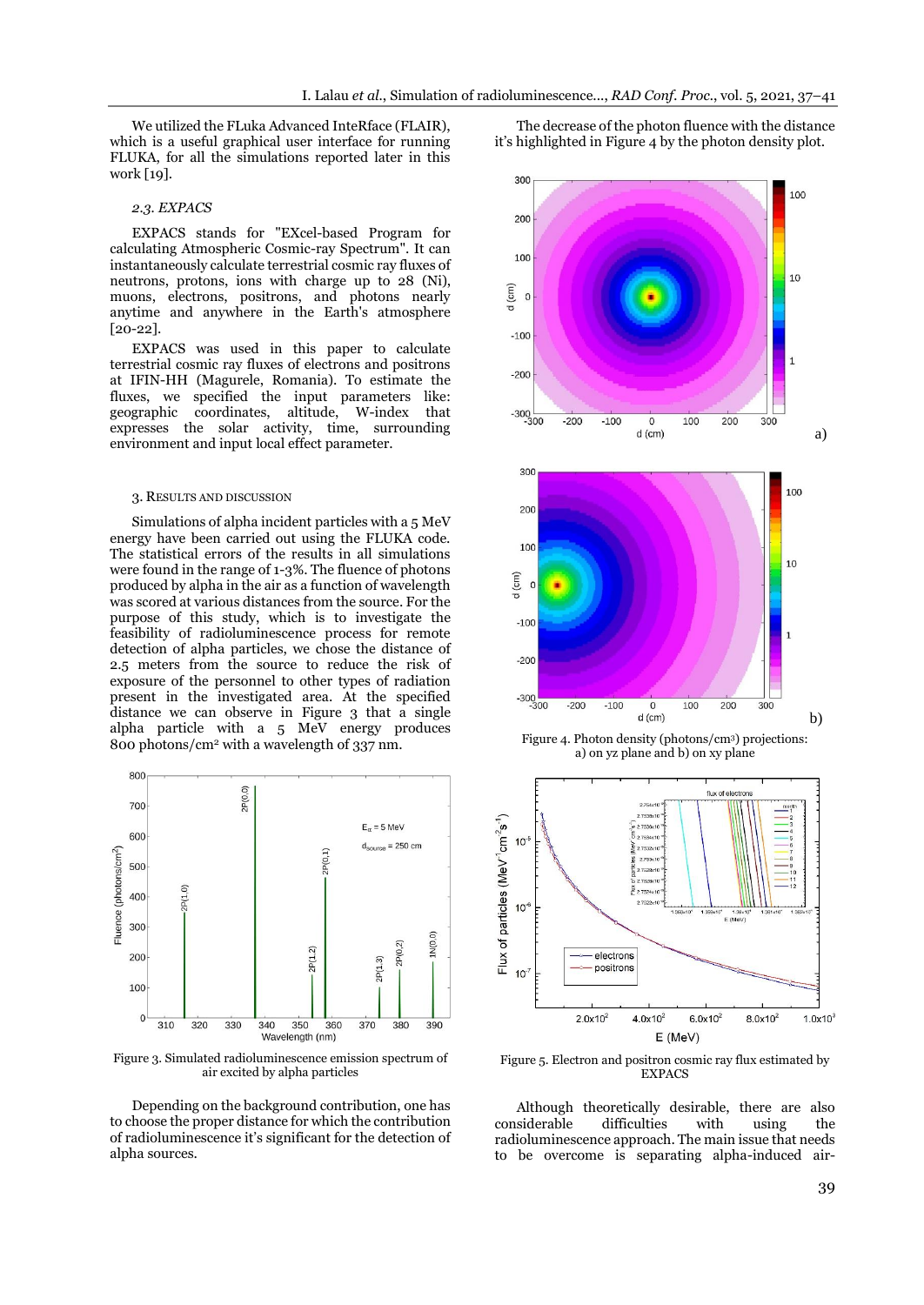radioluminescence from background UV radiation. For example, in the wavelength region of  $(300 \div 400)$  nm, the most important contribution to the background, it's from cosmic rays: beta particles.

To estimate the background contribution from cosmic rays EXPACS was used. From the Figure 5 it can be observed that there are very small differences between fluxes calculated every month.

Furthermore, the data (Figure 6) shows that positrons have a greater contribution to the photon fluence than electrons.



Figure 6. Radioluminescence induced by electrons and positrons from cosmic rays per primary incident particle





Figure 7. Cerenkov photons produced by beta in air

Figure 8. Cerenkov photons density projection on xy plane

Another important process that occurs when beta particles interact with air is Cerenkov Effect. Beta particles from cosmic ray spectrum have energies greater than 22 MeV (the minimum energy of beta particles to produce Cerenkov effect in air) so they can produce Cerenkov radiation with the wavelength range of interest (300÷400) nm as it can be observed in Figure 7 and in Figure 8.

Next are presented all the results obtained in the simulations. It can be observed that the photons emitted following nitrogen excitation by cosmic rays (beta particles here) have a contribution of 4% to the total number of photons produced on the surface. The Cerenkov radiation produced by cosmic rays it's negligible.



Figure 9. Simulated radioluminescence emission spectrum of air excited by alpha and beta particles

# 4. CONCLUSION

Considering the results from the simulation with their uncertainties (between 1-3%) and taking into account the background contributions from cosmic rays (4%), we proved that the radioluminescence process may be used to detect alpha emitting sources but also other charged particles.

From the simulations, we obtained the Cerenkov and beta induced radioluminescence spectra.

Air fluorescence is well suited for the detection and localization of alpha emitters.

Further study needs to be done for other background sources.

*Acknowledgements: This project 19ENV02 RemoteALPHA has received funding from the EMPIR programme co-financed by the Participating States and from the European Union's Horizon 2020 research and innovation programme. 19ENV02 RemoteALPHA denotes the EMPIR project reference.* 

#### **REFERENCES**

1. *Radiation oncology physics – a handbook for teachers and students*, E. B. Podgorsak, Ed., Vienna, Austria: IAEA, 2005. Retrieved from[: https://www-](https://www-pub.iaea.org/MTCD/publications/PDF/Pub1196_web.pdf)

[pub.iaea.org/MTCD/publications/PDF/Pub1196\\_web.p](https://www-pub.iaea.org/MTCD/publications/PDF/Pub1196_web.pdf) [df](https://www-pub.iaea.org/MTCD/publications/PDF/Pub1196_web.pdf)